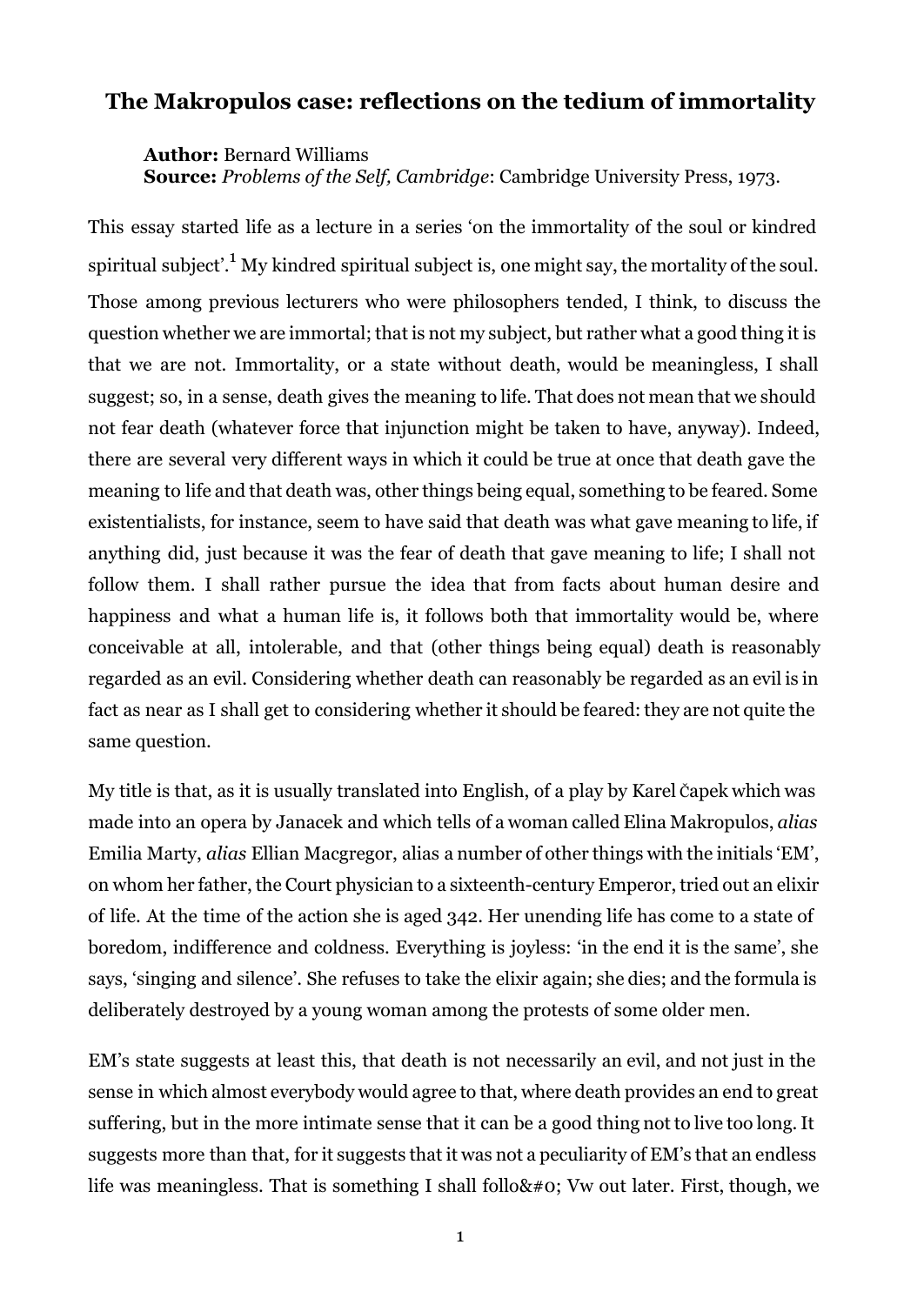should put together the suggestion of EM's case, that death is not necessarily an evil, with the claim of some philosophies and religions that death is necessarily not an evil. Notoriously, there have been found two contrary bases on which that claim can be mounted: death is said by some not to be an evil because it is not the end, and by others, because it is. There is perhaps some profound temperamental difference between those who find consolation for the fact of death in the hope that it is only the start of another life, and those who equally find comfort in the conviction that it is the end of the only life there is. That both such temperaments exist means that those who find a diagnosis of the belief in immortality, and indeed a reproach to it, in the idea that it constitutes a consolation, have at best only a statistical fact to support them. While that may be just about enough for the diagnosis, it is not enough for the reproach.

Most famous, perhaps, among those who have found comfort in the second option, the prospect of annihilation, was Lucretius, who, in the steps of Epicurus, and probably from a personal fear of death which in some of his pages seems almost tangible, addresses himself to proving that death is never an evil. Lucretius has two basic arguments for this conclusion, and it is an important feature of them both that the conclusion they offer has the very strong consequence – and seems clearly intended to have the consequence – that, for oneself at least, it is all the same whenever one dies, that a long life is no better than a short one. That is to say, death is never an evil in the sense not merely that there is no-one for whom dying is an evil, but that there is no time at which dying is an evil – sooner or later, it is all the same.

The first argument $^2$  seeks to interpret the fear of death as a confusion, based on the idea that we shall be there after death to repine our loss of the *praemia vitae,* the rewards and delights of life, and to be upset at the spectacle of our bodies burned, and so forth. The fear of death, it is suggested, must necessarily be the fear of some experiences had when one is dead. But if death is annihilation, then there are no such experiences: in the Epicurean phrase, when death is there, we are not, and when we are there, death is not. So, death being annihilation, there is nothing to fear. The second argument $^3$  addresses itself directly to the question of whether one dies earlier or later, and says that one will be the same time dead however early or late one dies, and therefore one might as well die earlier as later. And from both arguments we can conclude *nil igitur mors est ad nos*, *neque pertinet*  $hilum$  – death is nothing to us, and does not matter at all.<sup>4</sup>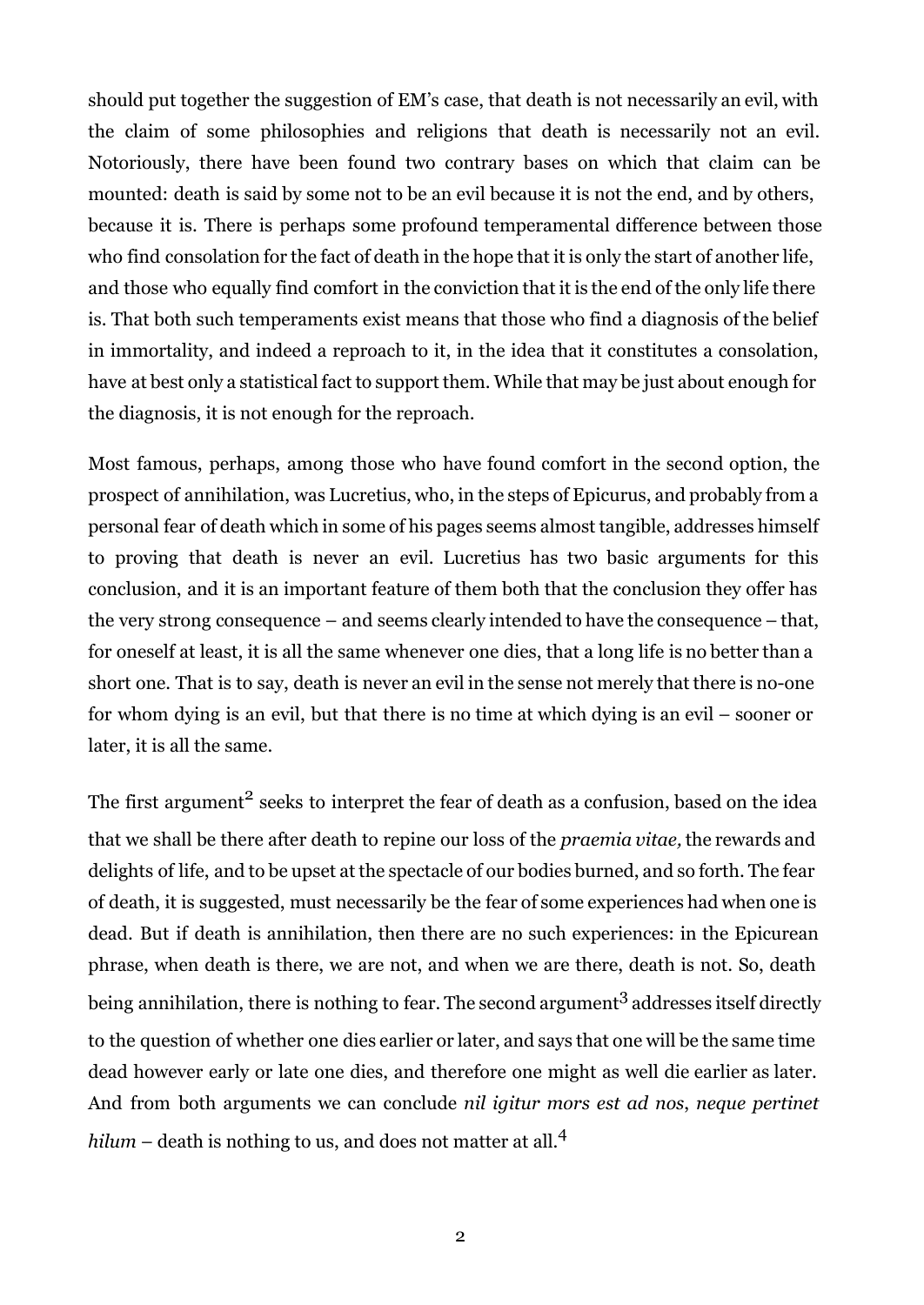The second of these arguments seems even on the face of things to contradict the first. For it must imply that if there *were* a finite period of death, such that if you died later you would be dead for less time, then there *would* be some point in wanting to die later rather than earlier. But that implication makes sense, surely, only on the supposition that what is wrong with dying consists in something undesirable about the condition of being dead. And that is what is denied by the first argument.

More important than this, the oddness of the second argument can help to focus a difficulty already implicit in the first. The first argument, in locating the objection to dying in a confused objection to being dead, and exposing that in terms of a confusion with being alive, takes it as genuinely true of life that the satisfaction of  $d\&\#o$ ; [sfaesire, and possession of the *praemia vitae,* are good things.It is not irrational to be upset by the loss of home, children, possessions – what is irrational is to think of death as, in the relevant sense, *losing* anything. But now if we consider two lives, one very short and cut off before the *praemia* have been acquired, the other fully provided with the *praemia* and containing their enjoyment to a ripe age, it is very difficult to see why the second life, by these standards alone, is not to be thought better than the first. But if it is, then there must be something wrong with the argument which tries to show that there is nothing worse about a short life than a long one. The argument locates the mistake about dying in a mistake about consciousness, it being assumed that what commonsense thinks about the worth of the *praemia vitae* and the sadness of their (conscious) loss is sound enough. But if the *praemia vitae* are valuable; even if we include as necessary to that value consciousness that one possesses them; then surely getting to the point of possessing them is better than not getting to that point, longer enjoyment of them is better than shorter, and more of them, other things being equal, is better than less of them.. But if so, then it just will not be true that to die earlier is all the same as to die later, nor that death is never an evil – and the thought that to die later is better than to die earlier will not be dependent on some muddle about thinking that the dead person will be alive to lament his loss.It will depend only on the idea, apparently sound, that if the *praemia vitae* and consciousness of them are good things, then longer consciousness of more *praemia* is better than shorter consciousness of fewer *praemia*.

Is the idea sound? A decent argument, surely, can be marshalled to support it. If I desire something, then, other things being equal, I prefer a state of affairs in which I get it from one in which I do not get it, and (again, other things being equal) plan for a future in which I get it rather than not. But one future, for sure, in which I would not get it would be one in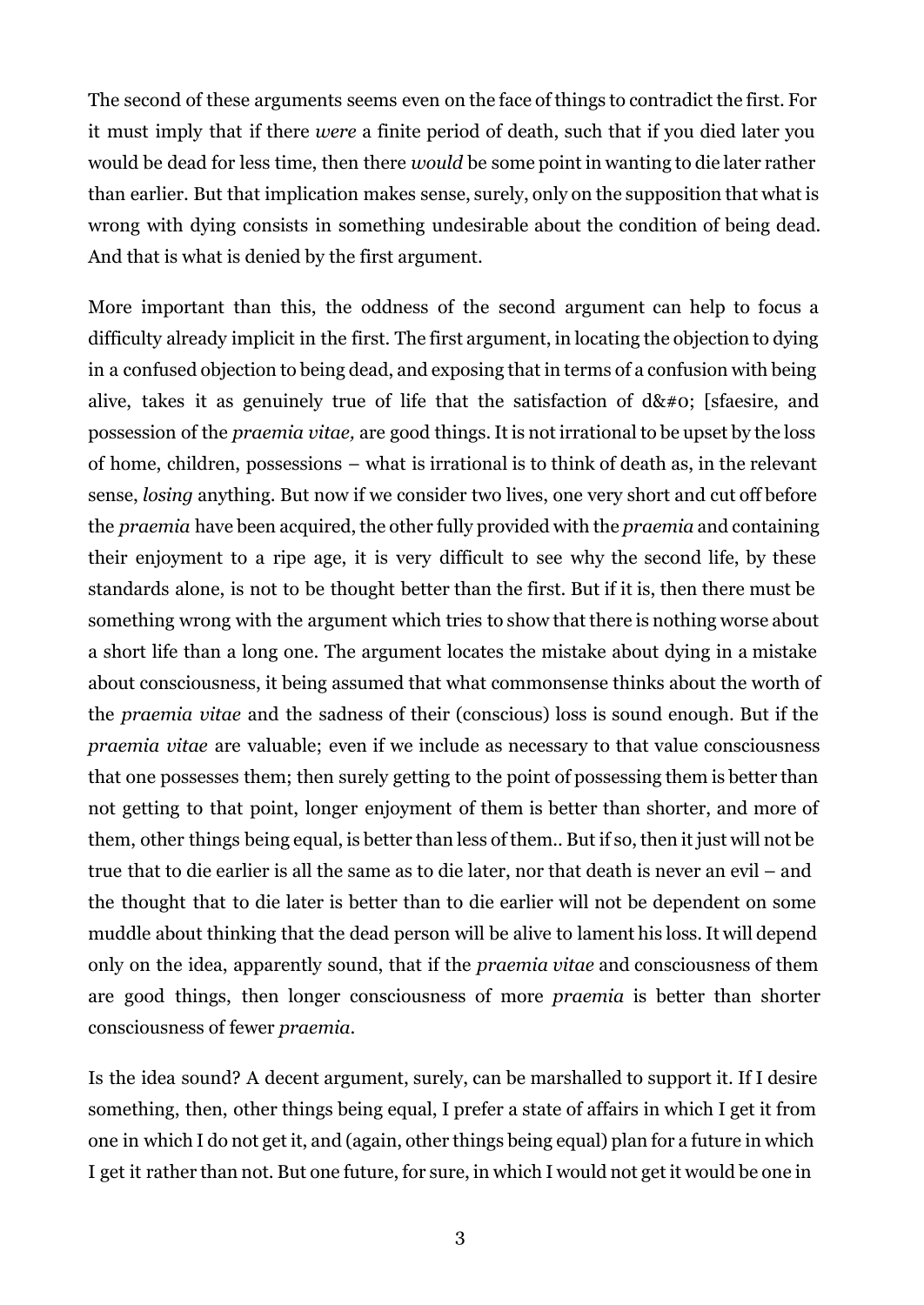which I was dead. To want something, we may also say, is to that extent to have reason for resisting what excludes having that thing: and death certainly does that, for a very large range of things that one wants.<sup>5</sup> If that is right, then for any of those things, wanting something itself gives one a reason for avoiding death. Even though if I do not succeed, I will not know that, nor what I am missing, from the perspective of the wanting agent it is rational to aim for states of affairs in which his want is satisfied, and hence to regard death as something to be avoided; that is, to regard it as an evil.

It is admittedly true that many of the things I want, I want only on the assumption that I am going to be alive; and some people, for instance some of the old, desperately want certain things when nevertheless they would much rather that they and their wants were dead. It might be suggested that not just these special cases, but really all wants, were conditional on being alive; a situation in which one has ceased to exist is not to be compared with others with respect to desire-satisfaction – rather, if one dies, all bets are off. But surely the claim that all desires are in this sense conditional must be wrong. For consider the idea of a rational forward-looking calculation of suicide: there can be such a thing, even if many suicides are not rational, and even though with some that are, it may be unclear to what extent they are forward-looking (the obscurity of this with regard to suicides of honour is an obscurity in the notion of shame). In such a calculation, a man might consider what lay before him, and decide whether he did or did not want to undergo it. If he does decide to  $&\#o$ ; [es undergo it, then some desire propels him on into the future, and *that* desire at least is not one that operates conditionally on his being alive, since it itself resolves the question of whether he is going to be alive. He has an unconditional, or (as I shall say) a *categorical* desire.

The man who seriously calculates about suicide and rejects it, only just has such a desire, perhaps. But if one is in a state in which the question of suicide does not occur, or occurs only as total fantasy – if, to take just one example, one is happy – one has many such desires, which do not hang from the assumption of one's existence. If they did hang from that assumption, then they would be quite powerless to rule out that assumption's being questioned, or to answer the question if it is raised; but clearly they are not powerless in those directions – on the contrary they are some of the few things, perhaps the only things, that have power in that direction. Some ascetics have supposed that happiness required reducing one's desires to those necessary for one's existence, that is, to those that one has to have granted that one exists at all; rather, it requires that some of one's desires should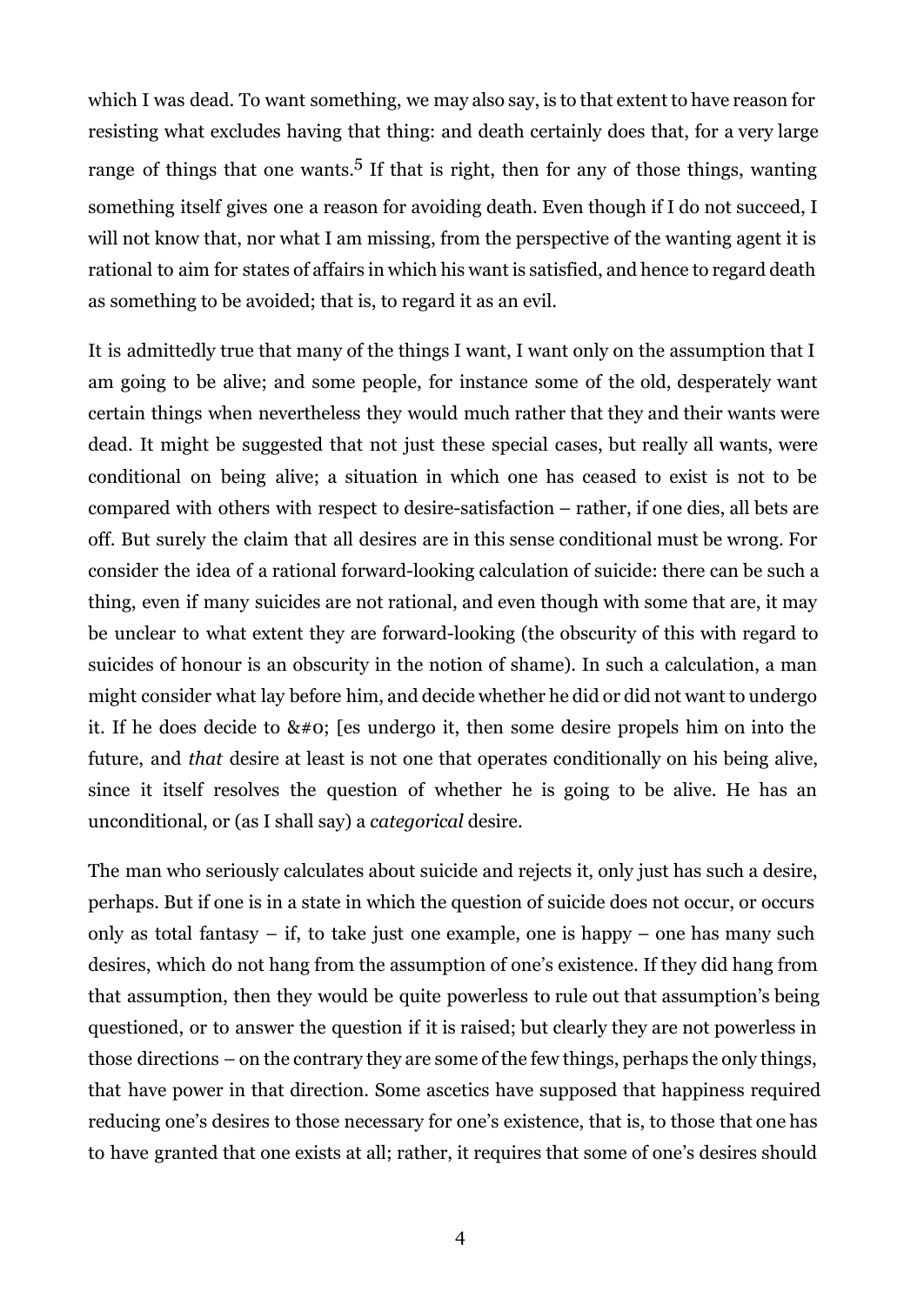be fully categorical, and one's existence itself wanted as something necessary to them.

To suppose that one can in this way categorically want things implies a number of things about the nature of desire. It implies, for one thing, that the reason I have for bringing it about that I get what I want is not merely that of avoiding the unpleasantness of not getting what I want. But that must in any case be right – otherwise we should have to represent every desire as the desire to avoid its own frustration, which is absurd.

About what those categorical desires must be, there is not much of great generality to be said, if one is looking at the happy state of things: except, once more against the ascetic, that there should be not just enough, but more than enough. But the question might be raised, at the impoverished end of things, as to what the minimum categorical desire might be. Could it be *just* the desire to remain alive? The answer is perhaps 'no'.In saying that,I do not want to deny the existence, the value, or the basic necessity of a sheer reactive drive to self-preservation: humanity would certainly wither if the drive to keep alive were not stronger than any perceived reasons for keeping alive. But if the question is asked, and it is going to be answered calculatively, then the bare categorical desire to stay alive will not sustain the calculation – that desire itself, when things have got that far, has to be sustained or filled out by some desire for something else, even if it is only, at the margin, the desire that future desires of mine will be born and satisfied. But the best insight into the effect of categorical desire is not gained at the impoverished end of things, and hence in situations where the question has actually come up. The question of life being desirable is certainly transcendental in the most modest sense, in that it gets by far its best answer in never being asked at all.

None of this – including the thoughts of the calculative suicide – requires my reflection on a world in which I never occur at all. In the terms of 'possible worlds' (which can admittedly be misleading), a man could, on the present account, have a reason from his own point of view to prefer a possible world in which he went on longer to one in which he went on for less long, or – like the suicide – the opposite; but he would have no reason of this kind to prefer a world in which he did not occur at all. Thoughts about his total absence from the world would have to be of a different kind, impersonal reflections on the value *for the world* of his presence or absence: of the same kind, essentially,  $a\&\#o$ ; [sses he could conduct (or, more probably, not manage to conduct) with regard to anyone else. While he can think egoistically of what it would be for him to live longer or less long, he cannot think egoistically of what it would be for him never to have existed at all. Hence the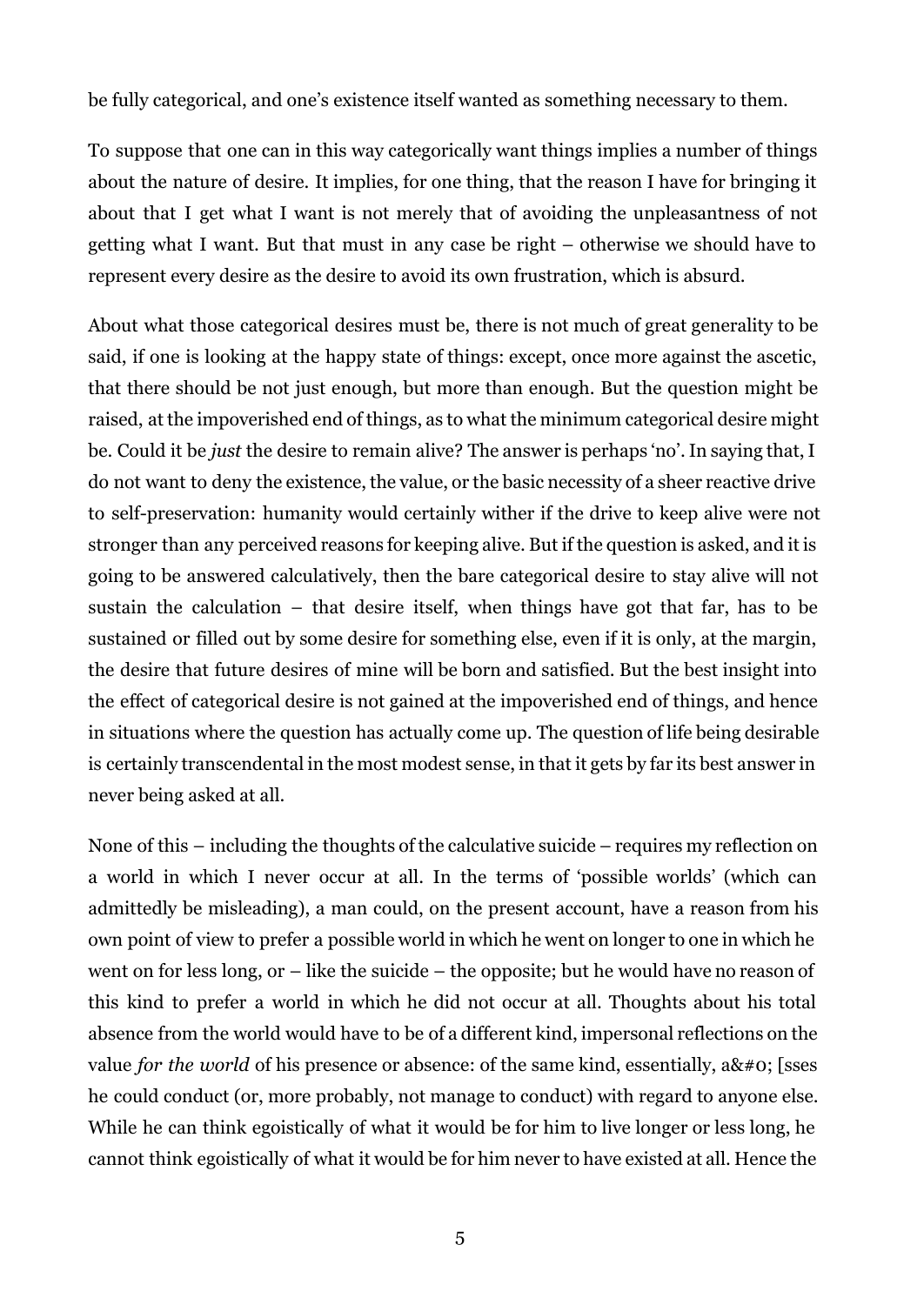sombre words of Sophocles<sup>6</sup> 'Never to have been born counts highest of all . . .' are well met by the old Jewish reply – 'how many are so lucky? Not one in ten thousand'.

Lucretius' first argument has been interestingly criticised by Thomas Nagel, $^7$  on lines different from those that I have been following. Nagel claims that what is wrong with Lucretius' argument is that it rests on the assumption that nothing can be a misfortune for a man unless he knows about it, and that misfortunes must consist in something nasty *for* him. Against this assumption, Nagel cites a number of plausible counter-instances, of circumstances which would normally be thought to constitute a misfortune, though those to whom they happen are and remain ignorant of them (as, for instance, certain situations of betrayal). The difference between Nagel's approach and mine does not, of course, lie in the mere point of whether one admits misfortunes which do not consist of or involve nasty experiences: anyone who rejects Lucretius' argument must admit them. The difference is that the reasons which a man would have for avoiding death are, on the present account, grounded in desires – categorical desires – which he has; he, on the basis of these, has reason to regard possible death as a misfortune to be avoided, and we, looking at things from his point of view, would have reason to regard his actual death as his misfortune. Nagel, however, if I understand him, does not see the misfortune that befalls a man who dies as necessarily grounded in the issue of what desires or sorts of desires he had; just as in the betrayal case, it could be a misfortune for a man to be betrayed, even though he did not have any desire not to be betrayed. If this is a correct account, Nagel's reasoning is one step further away from Utilitarianism on this matter than mine,  $8$  and rests on an independent kind of value which a sufficiently Utilitarian person might just reject; while my argument cannot merely be rejected by a Utilitarian person, it seems to me, since he must if he is to be consistent, and other things being equal, attach disutility to any situation which he has good reason to prevent, and he certainly has good reason to prevent a situation which involves the non-satisfaction of his desires. Thus, granted categorical desires, death has a disutility for an agent, although that disutility does not, of course, consist in unsatisfactory experiences involved in its occurrence.

The question would remain, of course, with regard to any given agent, whether he had categorical desires. For the present argument, it will do to leave it as a contingent fact that most people do: for they will have a reason, and a perfectly coherent reason, to regard death as a misfortune, while it was Lucretius' claim that no-one could have a coherent reason for so regarding it. There may well be other reasons as well; thus Nagel's reasoning,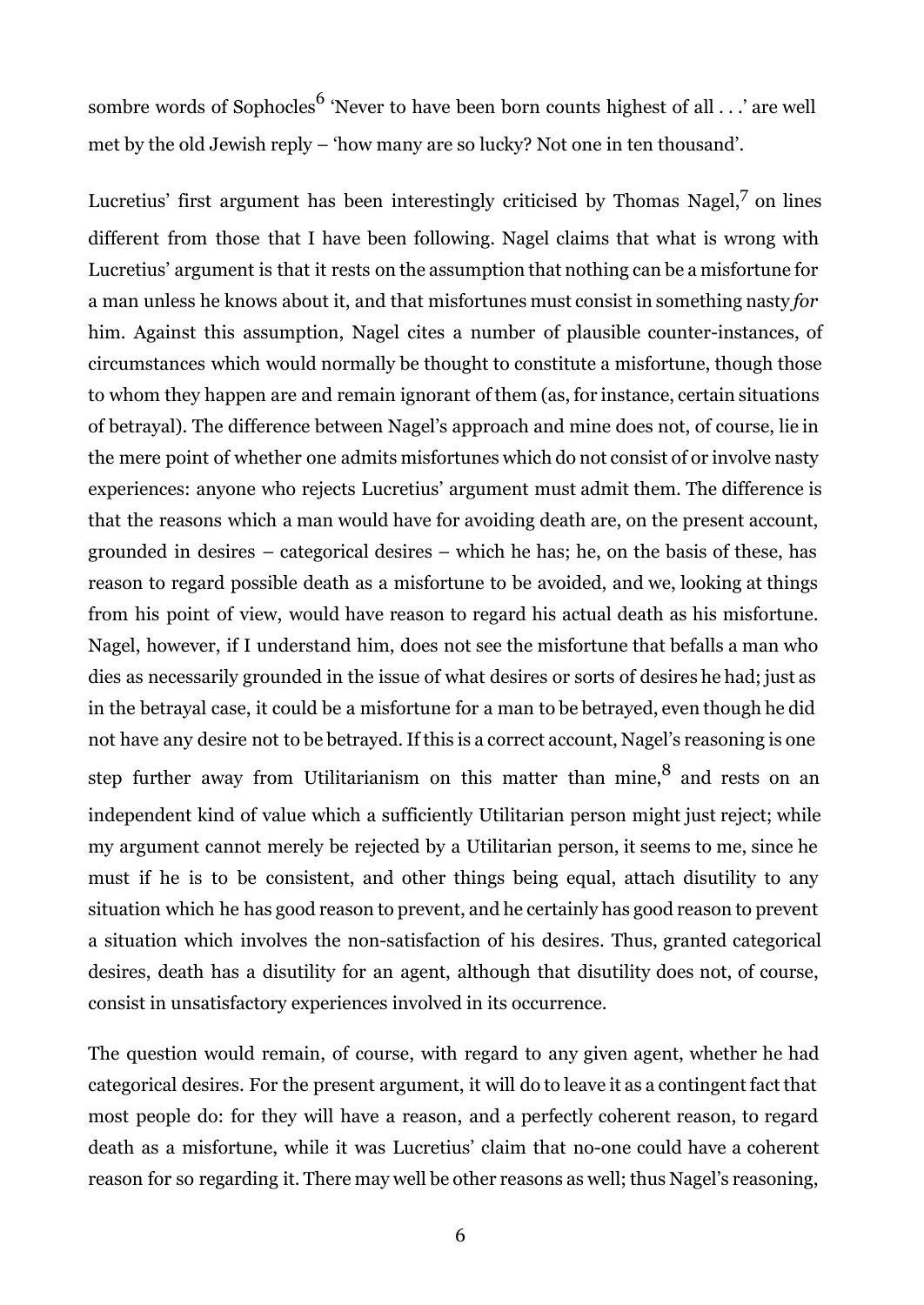though different from the more Utilitarian type of reason I have used against Lucretius, seems compatible with it and there are strong reasons to adopt his kind of consideration as well. In fact, further and deeper thought about this question seems likely to fill up the apparent gap between the two sorts of argument; it is hard to believe, for one thing, that the supposed contingent fact that people have categorical desires can really be as contingent as all that. One last point about the two arguments is that they coincide in not offering  $-\&\#o$ ; [ of as I mentioned earlier – any considerations about worlds in which one does not occur at all; but there is perhaps an additional reason why this should be so in the Utilitarian-type argument, over and above the one it shares with Nagel's. The reason it shares with Nagel's is that the type of misfortune we are concerned with in thinking about *X*'s death is *X*'s misfortune (as opposed to the misfortunes of the state or whatever); and whatever sort of misfortune it may be in a given possible world that *X* does not occur in it, it is not *X*'s misfortune. They share the feature, then, that for anything to be *X*'s misfortune in a given world, then *X* must occur in that world. But the Utilitarian-type argument further grounds the misfortune, if there is one, in certain features of *X*, namely his desires; and if there is no *X* in a given world, then *a fortiori* there are no such grounds.

But now – if death, other things being equal, is a misfortune; and a longer life is better than a shorter life; and we reject the Lucretian argument that it does not matter when one dies; then it looks as though – other things always being equal – death is at any time an evil, and it is always better to live than die. Nagel indeed, from his point of view, does seem to permit that conclusion, even though he admits some remarks about the natural term of life and the greater misfortune of dying in one's prime. But wider consequences follow. For if all that is true, then it looks as though it would be not only always better to live, but better to live always, that is, never to die. If Lucretius is wrong, we seem committed to wanting to be immortal.

That would be, as has been repeatedly said, with other things equal. No-one need deny that since, for instance, we grow old and our powers decline, much may happen to increase the reasons for thinking death a good thing. But these are contingencies. We might not age; perhaps, one day, it will be possible for some of us not to age.If that were so, would it not follow then that, more life being *per se* better than less life, we should have reason so far as that went (but not necessarily in terms of other inhabitants) to live for ever? EM indeed bears strong, if fictional, witness against the desirability of that; but perhaps she still laboured under some contingent limitations, social or psychological, which might once more be eliminated to bring it about that really other things were equal. Against this, I am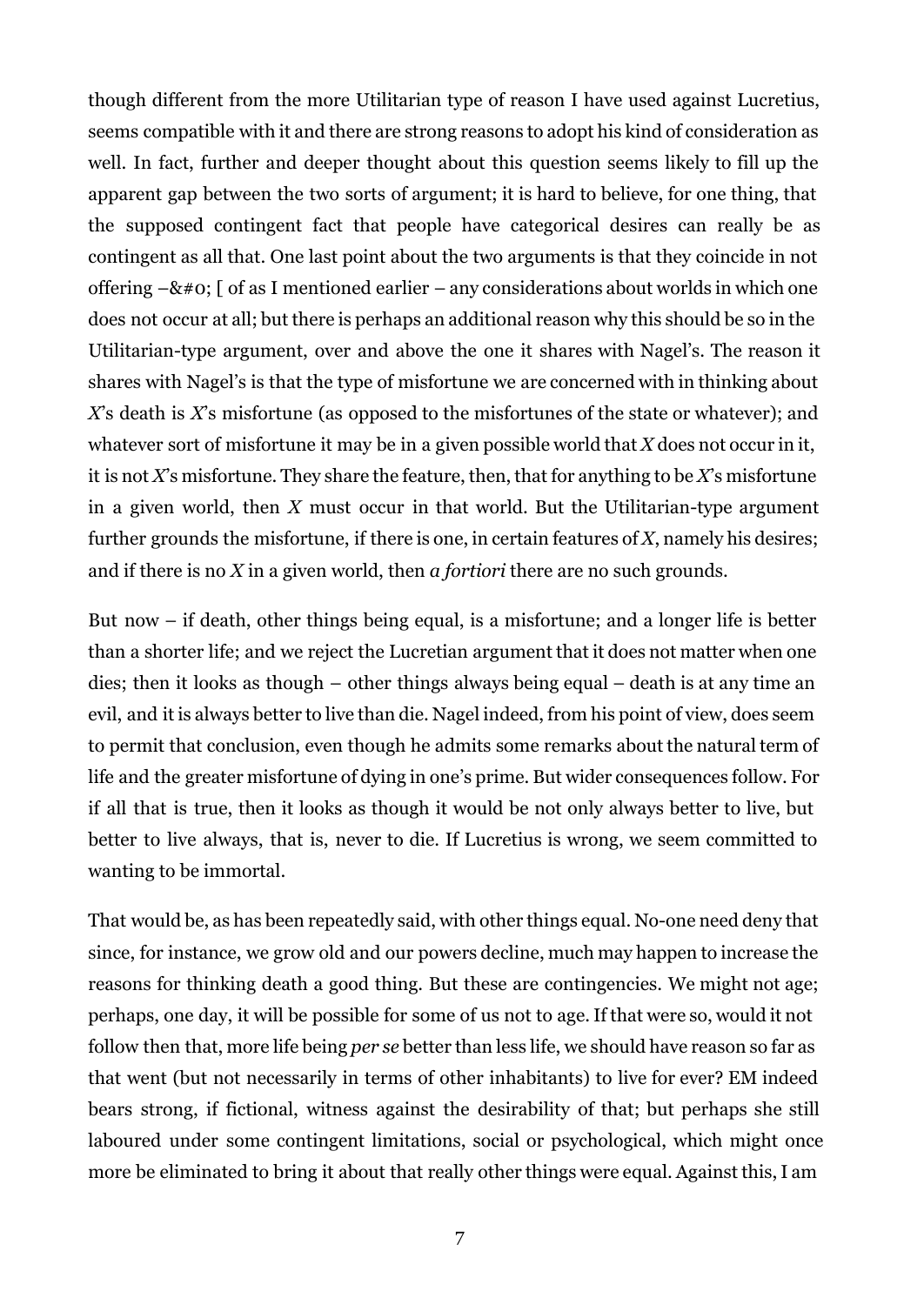going to suggest that the supposed contingencies are not really contingencies; that an endless life would be a meaningless one; and that we could have no reason for living eternally a human life. There is no desirable or significant property which life would have more of, or have more unqualifiedly, if we lasted for ever. In some part, we can apply to life Aristotle's marvellous remark about Plato's Form of the Good:<sup>9</sup> 'nor will it be any the more good for being eternal: that which lasts long is no whiter than that which perishes in a day'. But only in part; for, rejecting Lucretius, we have already admitted that more days may give us more than one day can.

If one pictures living for ever as living as an embodied person in the world rather as it is, it will be a question, and not so trivial as may seem, of what age one eternally is. EM was 342; because for 300 years she had been 42. This choice (if it was a choice) I am personally, and at present, well disposed to salute – if one had to spend eternity at any age, that seems an admirable age to spend it at. Nor would it necessarily be a less good age for a woman: that at least was not EM's problem, that she was too old at the age she continued to be at. Her problem lay in having been at it for too long. Her trouble was it seems, boredom: a bo $\&\#$ 0; [borredom connected with the fact that everything that could happen and make sense to one particular human being of 42 had already happened to her. Or, rather, all the sorts of things that could make sense to one woman of a certain character; for EM has a certain character, and indeed, except for her accumulating memories of earlier times, and no doubt some changes of style to suit the passing centuries, seems always to have been much the same sort of person.

There are difficult questions, if one presses the issue, about this constancy of character. How is this accumulation of memories related to this character which she eternally has, and to the character of her existence? Are they much the same kind of events repeated? Then it is itself strange that she allows them to be repeated, accepting the same repetitions, the same limitations – indeed, *accepting* is what it later becomes, when earlier it would not, or even could not, have been that. The repeated patterns of personal relations, for instance, must take on a character of being inescapable. Or is the pattern of her experiences not repetitious in this way, but varied? Then the problem shifts, to the relation between these varied experiences, and the fixed character: how can it remain fixed, through an endless series of very various experiences? The experiences must surely happen to her without really affecting her; she must be, as EM is, detached and withdrawn.

EM, of course, is in a world of people who do not share her condition, and that determines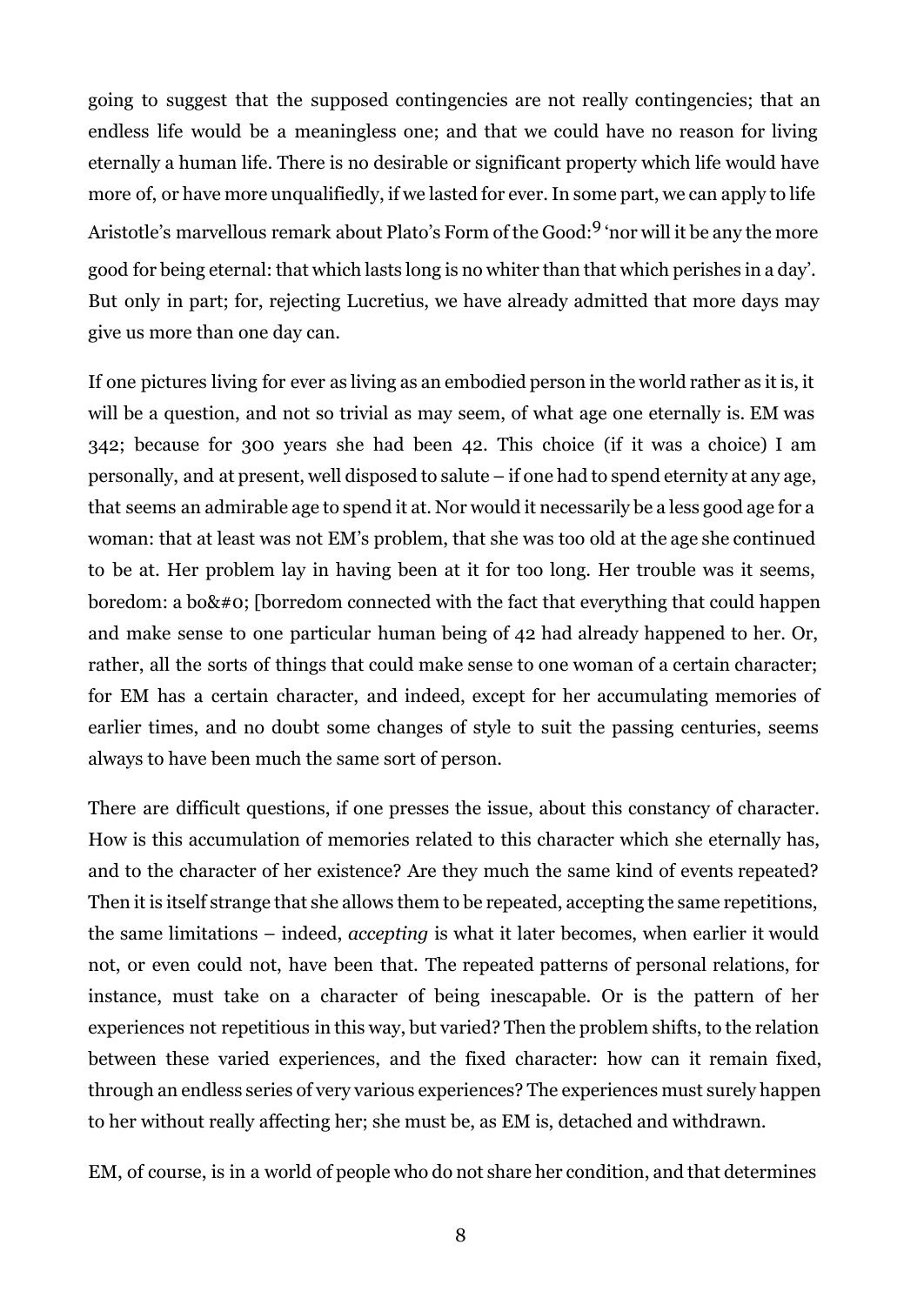certain features of the life she has to lead, as that any personal relationship requires peculiar kinds of concealment. That, at least, is a form of isolation which would disappear if her condition were generalised. But to suppose more generally that boredom and inner death would be eliminated if everyone were similarly becalmed, is an empty hope: it would be a world of Bourbons, learning nothing and forgetting nothing, and it is unclear how much could even happen.

The more one reflects to any realistic degree on the conditions of EM's unending life, the less it seems a mere contingency that it froze up as it did. That it is not a contingency, is suggested also by the fact that the reflections can sustain themselves independently of any question of the particular character that EM had; it is enough, almost, that she has a human character at all. Perhaps not quite. One sort of character for which the difficulties of unending life would have less significance than they proved to have for EM might be one who at the beginning was more like what she is at the end: cold, withdrawn, already frozen. For him, the prospect of unending cold is presumably less bleak in that he is used to it. But with him, the question can shift to a different place, as to why he wants the unending life at all; for, the more he is at the beginning like EM is at the end, the less place there is for categorical desire to keep him going, and to resist the desire for death. In EM's case, her boredom and distance from life both kill desire and consist in the death of it; one who is already enough like that to sustain life in those conditions may well be one who had nothing to make him want to do so. But even if he has, and we conceive of a person who is stonily resolved to sustain for ever an already stony existence, his possibility will be of no comfort to those, one hopes a larger party, who want to live longer because they want to live more.

To meet the basic anti-Lucretian hope for continuing life which is grounded in categorical desire, EM's unending life in this world is inadequate, and necessarily so relative to just those desires and conceptions of character which go into the hope. That is very important, since it is the most direct response, that which should have been adequate if the hope is both coherent and what it initially seemed to be. It  $&\#o$ ; [ed also satisfied one of two important conditions which must be satisfied by anything which is to be adequate as a fulfilment of my anti-Lucretian hope, namely that it should clearly be *me* who lives for ever. The second important condition is that the state in which I survive should be one which, to me looking forward, will be adequately related, in the life it presents, to those aims which I now have in wanting to survive at all. That is a vague formula, and necessarily so, for what exactly that relation will be must depend to some extent on what kind of aims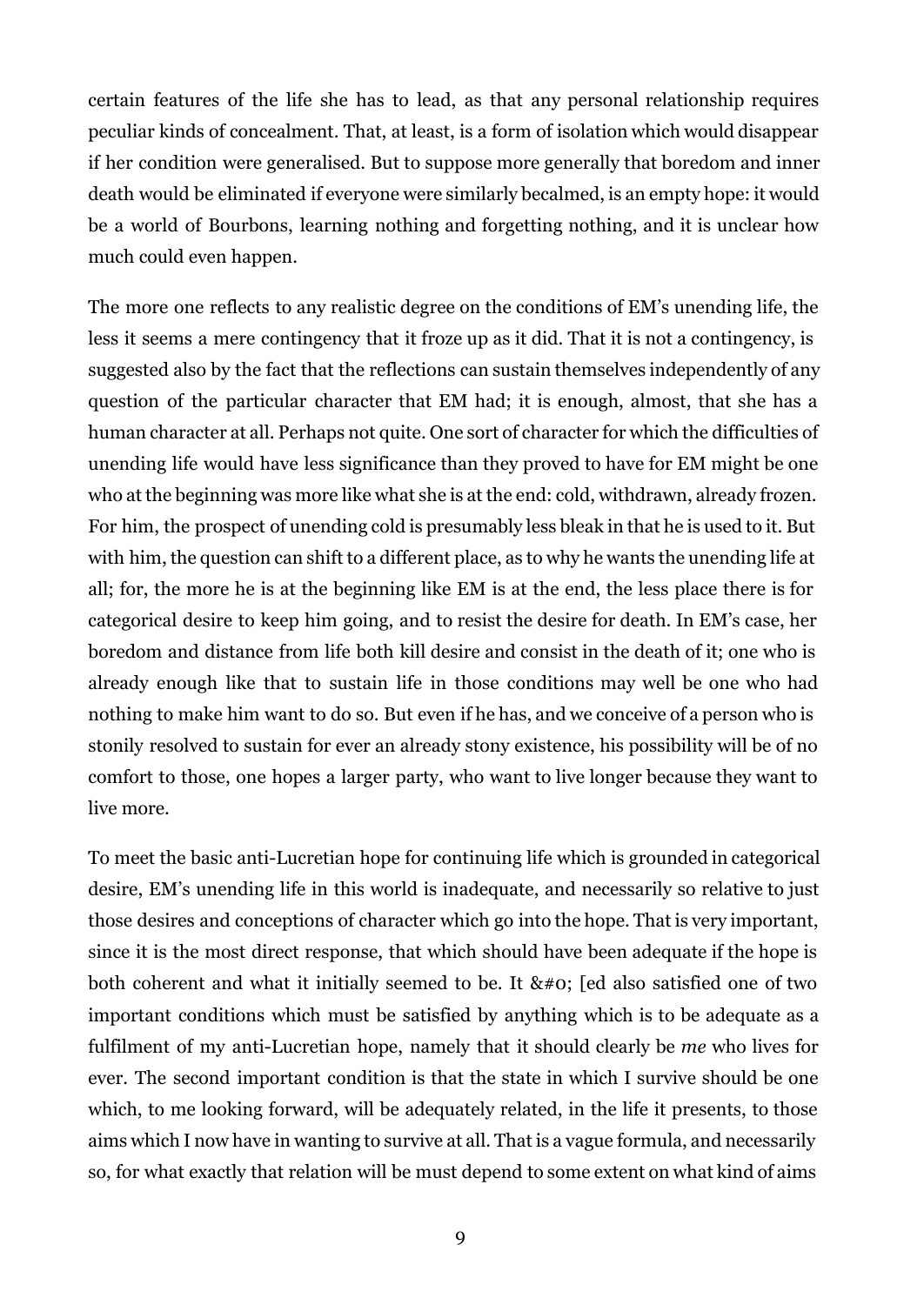and (as one might say) prospects for myselfI now have. What we can say is that since I am propelled forward into longer life by categorical desires, what is promised must hold out some hopes for those desires. The limiting case of this might be that the promised life held out some hope just to that desire mentioned before, that future desires of mine will be born and satisfied; but if that were the only categorical desire that carried me forward into it, at least this seems demanded, that any image I have of those future desires should make it comprehensible to me how in terms of my character they could be my desires.

This second condition, the EM kind of survival failed, on reflection, to satisfy; but at least it is clear why, before reflection, it looked as though it might satisfy the condition – it consists, after all, in just going on in ways in which we are quite used to going on. If we turn away now from EM to more remote kinds of survival, the problems of those two conditions press more heavily right from the beginning. Since the major problems of the EM situation lay in the indefinite extension of one life, a tempting alternative is survival by means of an indefinite series of lives. Most, perhaps all, versions of this belief which have actually existed have immediately failed the first condition: they get nowhere near providing any consideration to mark the difference between rebirth and new birth. But let us suppose the problem, in some way or another, removed; some conditions of bodily continuity, minimally sufficient for personal identity, may be supposed satisfied. (Anyone who thinks that no such conditions could be sufficient, and requires, for instance, conditions of memory, may well find it correspondingly difficult to find an alternative for survival in this direction which both satisfies the first requirement, of identity, and also adequately avoids the difficulties of the EM alternative.) The problem remains of whether this series of psychologically disjoint lives could be an object of hope to one who did not want to die. That is, in my view, a different question from the question of whether it will be him – which is why I distinguished originally two different requirements to be satisfied. But it is a question; and even if the first requirement be supposed satisfied, it is exceedingly unclear that the second can be. This will be so, even if one were to accept the idea, itself problematical, that one could have reason to fear the future pain of someone who was merely bodily continuous with one as one now is. 10

There are in the first place certain difficulties about how much a man could consistently be allowed to know about the series of his lives, if we are to preserve the psychological disjointness which is the feature of this model. It might be that each would in fact have to seem to him as though it were his only life, and that he could not have grounds for being sure what, or even that, later lives were to come. If so, then no comfort or hope will be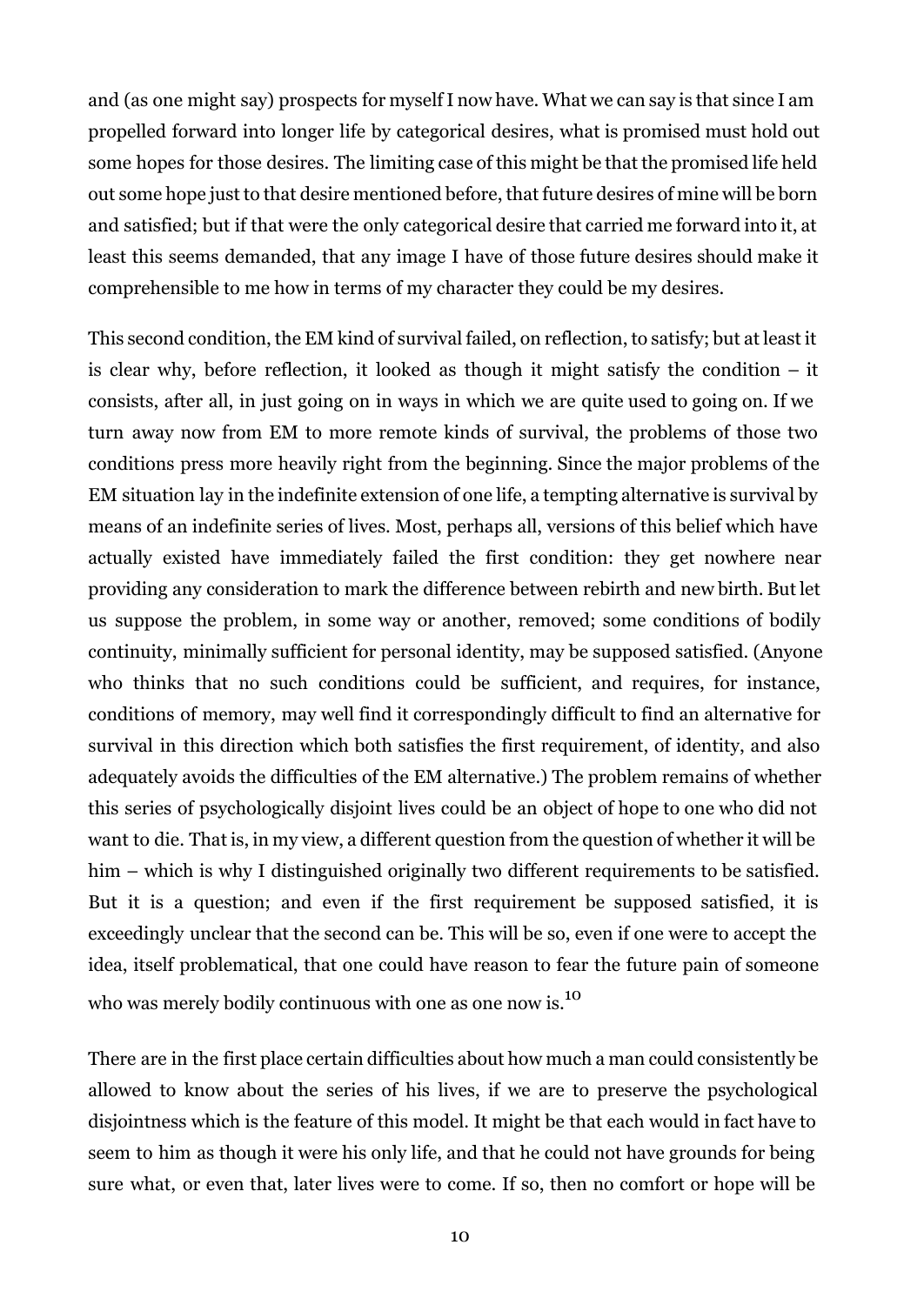forthcoming in this model to those who want to go on living. More interesting questions, however, concern the man's relation to a future life of which he did get some advance idea. If we could allow the idea that he could fear pain which was going to occur in that life, then we have at least provided him wi $&\#o$ ; [ovith one kind of reason which might move him to opt out of that life, and destroy himself (being recurrent, under conditions of bodily continuity, would not make one indestructible). But physical pain and its nastiness are to the maximum degree independent of what one's desires and character are, and the degree of identification needed with the later life to reject that aspect of it is absolutely minimal. Beyond that point, however, it is unclear how he is to bring this later character and its desires into a relation to his present ones, so as to be satisfied or the reverse with this marginal promise of continued existence. If he can regard this future life as an object of hope, then equally it must be possible for him to regard it with alarm, or depression, and  $$ as in the simple pain case – opt out of it. If we cannot make sense of his entertaining that choice, then we have not made sense of this future life being adequately related to his present life, so that it could, alternatively, be something he might want in wanting not to die. But can we clearly make sense of that choice? For if we – or he – merely wipe out his present character and desires, there is nothing left by which he can judge it at all, at least as something for *him;* while if we leave them in, we – and he – apply something irrelevant to that future life, since (to adapt the Epicurean phrase), when they are there, it is not, and when it is there, they are not. We might imagine him considering the future prospects, and agreeing to go on if he found them congenial. But that is a muddled picture. For whether they are congenial to him as he is now must be beside the point, and the idea that it is not beside the point depends on carrying over into the case features that do not belong to it, as (perhaps) that he will remember later what he wanted in the earlier life. And when we admit that it is beside the point whether the prospects are congenial, then the force of the idea that the future life could be something that he now wanted to go on to, fades.

There are important and still obscure issues here, $^{11}$  but perhaps enough has been said to cast doubt on this option as coherently satisfying the desire to stay alive. While few will be disposed to think that much can be made of it,I must confess that out of the alternatives it is the only one that for me would, if it made sense, have any attraction – no doubt because it is the only one which has the feature that what one is living at any given point is actually *a life.* It is singular that those systems of belief that get closest to actually accepting recurrence of this sort seem, almost without exception, to look forward to the point when one will be released from it. Such systems seem less interested in continuing one's life than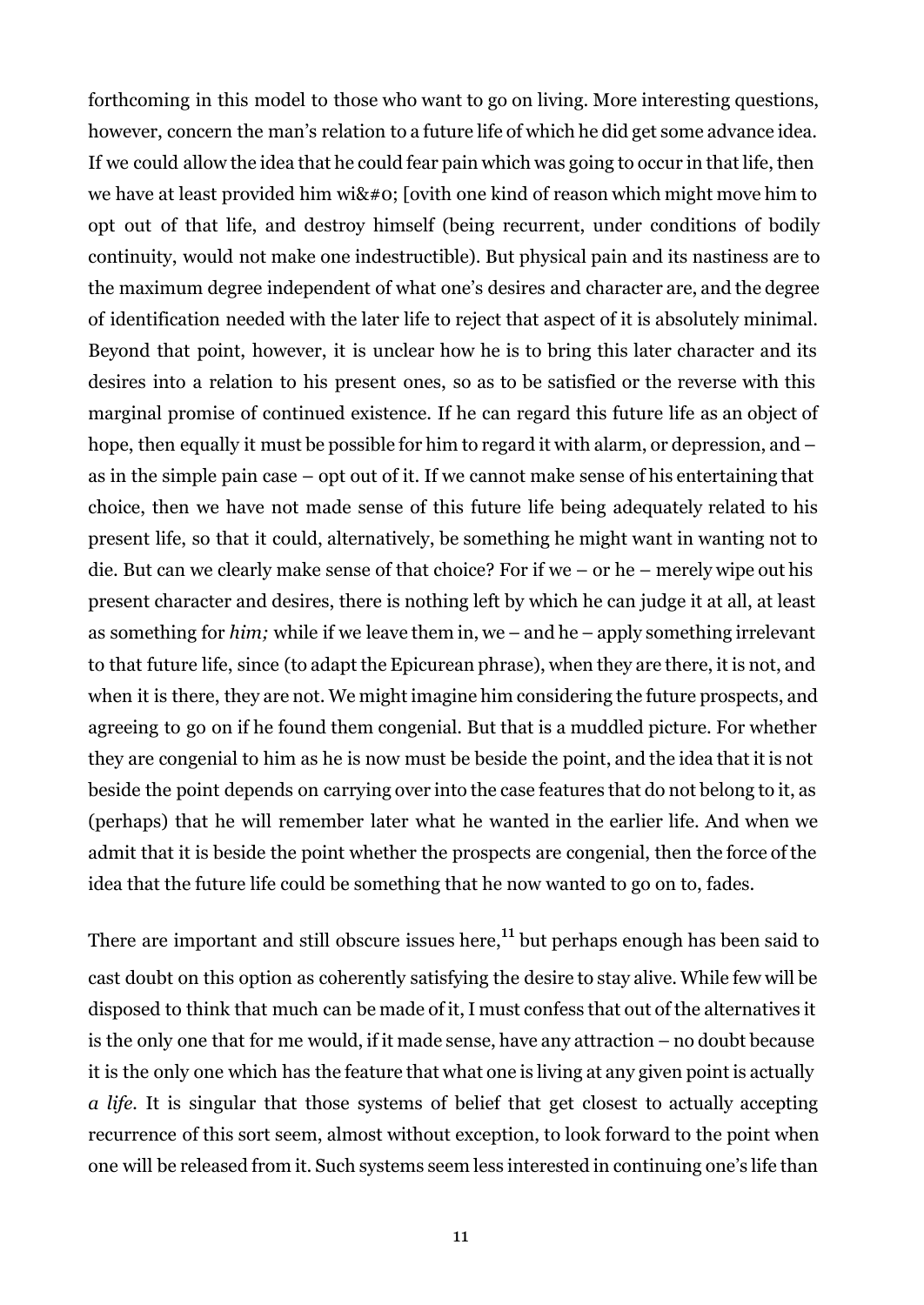in earning one the right to a superior sort of death.

The serial and disjoint lives are at least more attractive than the attempt which some have made, to combine the best of continuous and of serial existence in a fantasy of very varied lives which are nevertheless cumulatively effective in memory. This might be called the *Teiresias* model. As that case singularly demonstrates, it has the quality of a fantasy, of emotional pressure trying to combine the uncombinable. One thing that the fantasy has to ignore is the connexion, both as cause and as consequence, between having one range of experiences rather than another, wishing to engage in one sort of thing rather than another, and having a character. Teiresias cannot have a character, either continuously through these proceedings, or cumulatively at the end (if there were to be an end) of them: he is not, eventually, a person but a phenomenon.

In discussing the last models, we have moved a little away from the very direct response which EM's case seemed to provide to the hope th $&\#o$ ; [o tat one would never die. But perhaps we have moved not nearly far enough. Nothing of this, and nothing much like this, was in the minds of many who have hoped for immortality; for it was not in this world that they hoped to live for ever. As one might say, their hope was not so much that they would never die as that they would live after their death, and while that in its turn can be represented as the hope that one would not really die, or, again, that it was not really oneself that would die, the change of formulation could point to an after-life sufficiently unlike this life, perhaps, to earth the current of doubt that flows from EM's frozen boredom.

But in fact this hope has been and could only be modelled on some image of a more familiar untiring or unresting or unflagging activity or satisfaction; and what is essentially EM's problem, one way or another, remains. In general we can ask, what it is about the imaged activities of an eternal life which would stave off the principle hazard to which EM succumbed, boredom. The Don Juan in Hell joke, that heaven's prospects are tedious and the devil has the best tunes, though a tired fancy in itself, at least serves to show up a real and (I suspect) a profound difficulty, of providing any model of an unending, supposedly satisfying, state or activity which would not rightly prove boring to anyone who remained conscious of himself and who had acquired a character, interests, tastes and impatiences in the course of living, already, a finite life. The point is not that for such a man boredom would be a tiresome consequence of the supposed states or activities, and that they would be objectionable just on the utilitarian or hedonistic ground that they had this disagreeable feature. If that were all there was to it, we could imagine the feature away, along no doubt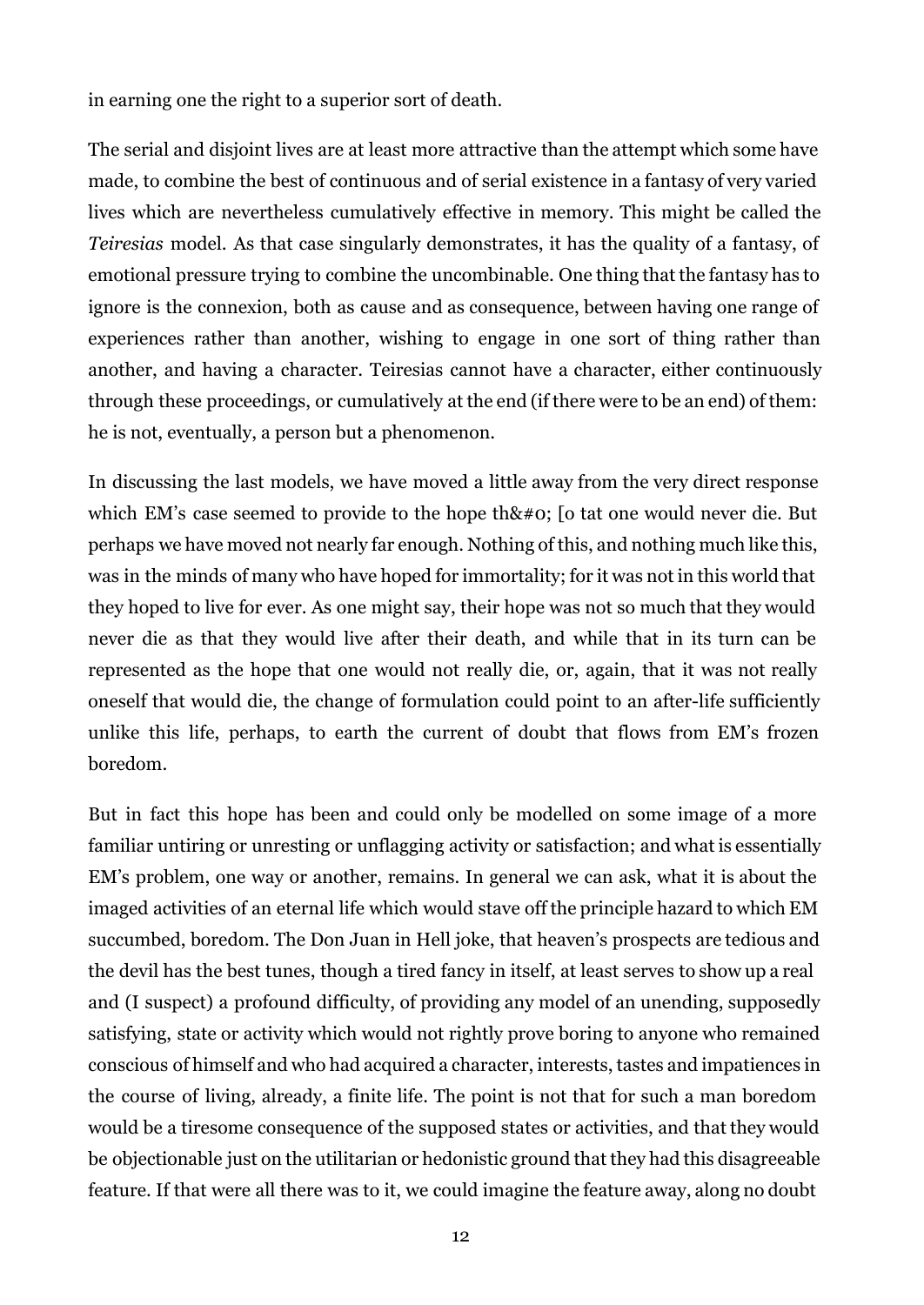with other disagreeable features of human life in its present imperfection. The point is rather that boredom, as sometimes in more ordinary circumstances, would be not just a tiresome effect, but a reaction almost perceptual in character to the poverty of one's relation to the environment. Nothing less will do for eternity than something that makes boredom *unthinkable*. What could that be? Something that could be guaranteed to be at every moment utterly absorbing? But if a man has and retains a character, there is no reason to suppose that there is anything that could be that. If, lacking a conception of the guaranteedly absorbing activity, one tries merely to think away the reaction of boredom, one is no longer supposing an improvement in the circumstances, but merely an impoverishment in his consciousness of them. Just as being bored can be a sign of not noticing, understanding or appreciating enough, so equally not being bored can be a sign of not noticing, or not reflecting, enough. One might make the immortal man content at every moment, by just stripping off from him consciousness which would have brought discontent by reminding him of other times, other interests, other possibilities. Perhaps, indeed, that is what we have already done, in a more tempting way, by picturing him just now as at every moment totally absorbed – but that is something we shall come back to.

Of course there is in actual life such a thing as justified but necessary boredom. Thus – to take a not entirely typical example – someone who was, or who thought himself, devoted to the radical cause might eventually admit to himself that he found a lot of its rhetoric excruciatingly boring. He might think that he ought not to feel that, that the reaction was wrong, and merely represented an unworthiness of his, an unregenerate remnant of intellectual superiority. However, he might rather feel that it would not necessarily be a better world in which no-one was bored by such rhetoric and that boredom was, indeed, a perfectly worthy reaction to this rhetoric after all this time; but for all that, the rhetoric might be necessary. A  $\&\#o$ ; [necman at arms can get cramp from standing too long at his post, but sentry-duty can after all be necessary. But the threat of monotony in eternal activities could not be dealt with in that way, by regarding immortal boredom as an unavoidable ache derived from standing ceaselessly at one's post. (This is one reason why I said that boredom in eternity would have to be *unthinkable*.) For the question would be unavoidable, in what campaign one was supposed to be serving, what one's ceaseless sentry-watch was for.

Some philosophers have pictured an eternal existence as occupied in something like intense intellectual enquiry. Why that might seem to solve the problem, at least for them, is obvious. The activity is engrossing, self-justifying, affords, as it may appear, endless new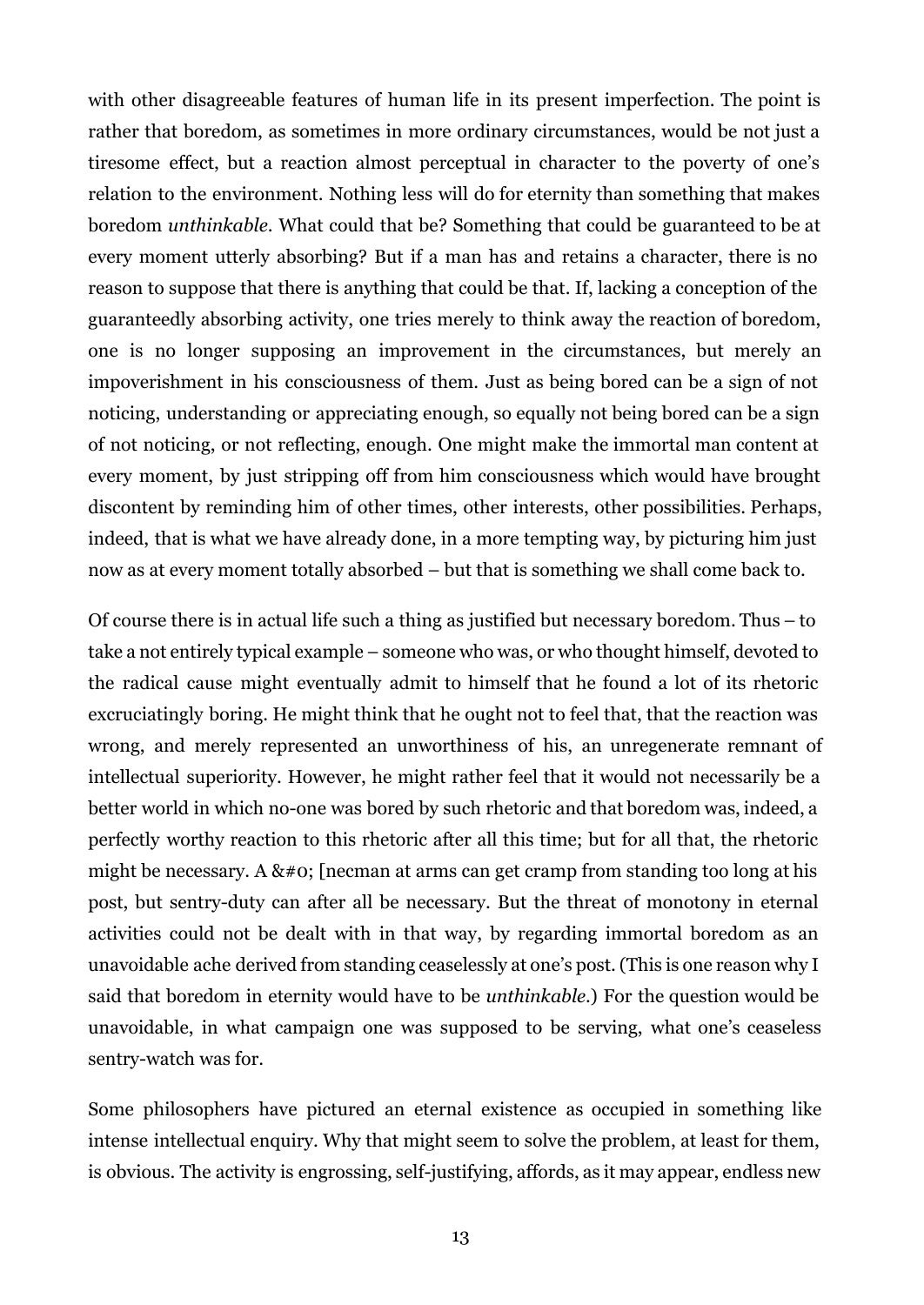perspectives, and by being engrossing enables one to lose oneself.It is that last feature that supposedly makes boredom unthinkable, by providing something that is, in that earlier phrase, at every moment totally absorbing. But if one is totally and perpetually absorbed in such an activity, and loses oneself in it, then as those words suggest, we come back to the problem of satisfying the conditions that it should be me who lives for ever, and that the eternal life should be in prospect of some interest. Let us leave aside the question of people whose characteristic and most personal interests are remote from such pursuits, and for whom, correspondingly, an immortality promised in terms of intellectual activity is going to make heavy demands on some theory of a 'real self' which will have to emerge at death. More interesting is the content and value of the promise for a person who *is,* in this life, disposed to those activities. For looking at such a person as he now is, it seems quite unreasonable to suppose that those activities would have the fulfilling or liberating character that they do have for him, if they were in fact all he could do or conceive of doing. If they are genuinely fulfilling, and do not operate (as they can) merely as a compulsive diversion, then the ground and shape of the satisfactions that the intellectual enquiry offers him, will relate to *him,* and not just to the enquiry. The *Platonic introjection,* seeing the satisfactions of studying what is timeless and impersonal as being themselves timeless and impersonal, may be a deep illusion, but it is certainly an illusion.

We can see better into that illusion by considering Spinoza's thought, that intellectual activity was the most active and free state that a man could be in, and that a man who had risen to such activity was in some sense most fully individual, most fully himself. This conclusion has been sympathetically expounded by Stuart Hampshire, who finds on this point a similar doctrine in Spinoza and in Freud:<sup>12</sup> in particular, he writes '[one's] only means of achieving this distinctness as an individual, this freedom in relation to the common order of nature, is the power of the mind freely to follow in its thought an intellectual order'. The contrast to this free intellectual activity is 'the common condition of men that their conduct and their judgements of value, their desires and aversions, are in each individual determined by unconscious memories' – a process which the same writer has elsewhere associated with our having any character at all as individuals. $^{\rm 13}$ 

Hampshire claims that in pure intellectual activity the mind is most free because it is then least determined by causes outside its immediate states. I take him to mean that rational activity is that in which the occurrence of an earlier thought maximally explains the occurrence of a later thought, because it is the rational relation between their contents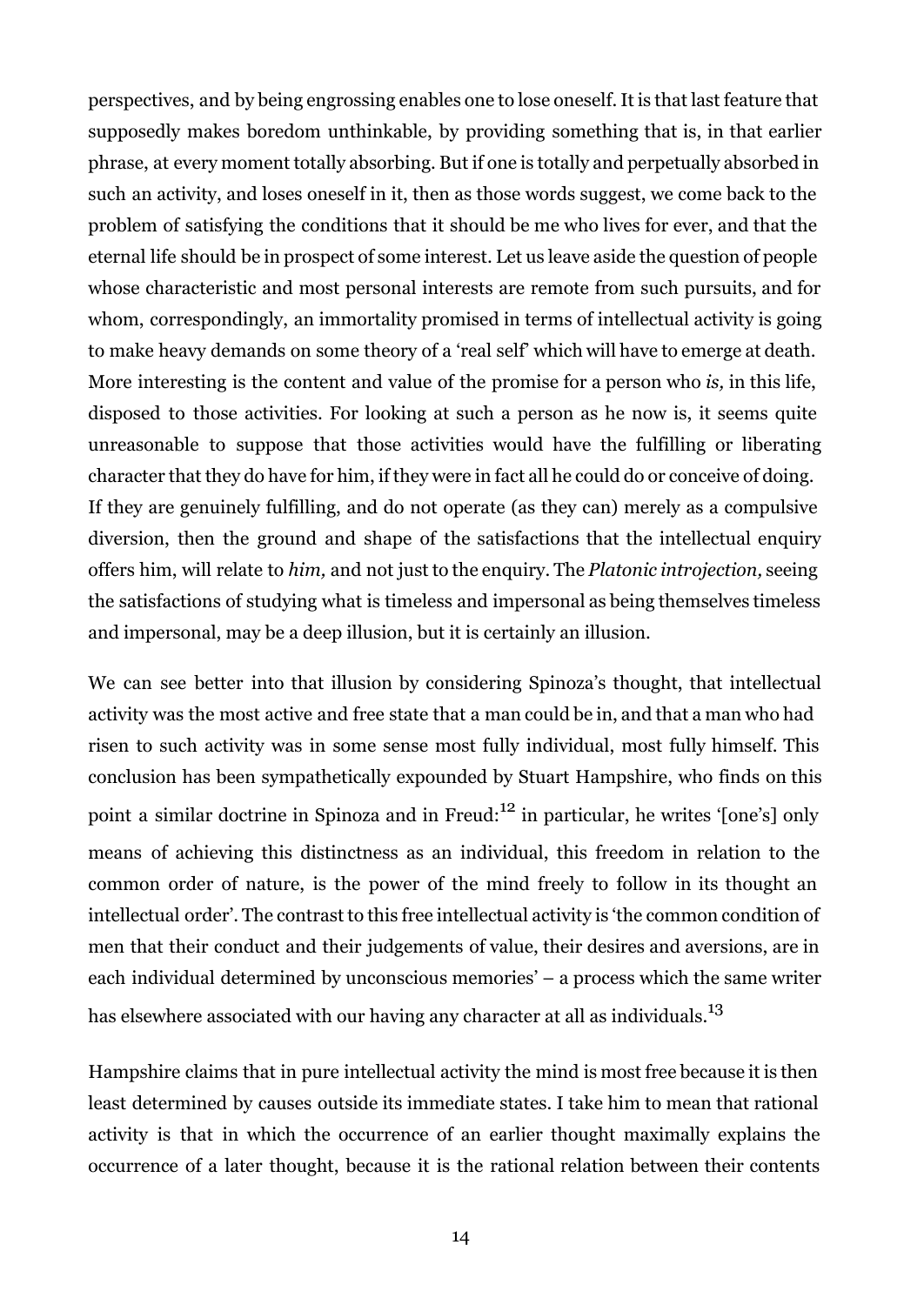which, grante  $\&\#o$ ; [whid the occurrence of the first, explains the occurrence of the second. But even the maximal explanatory power, in these terms, of the earlier thought does not extend to total explanation: for it will still require explanation why this thinker on this occasion continued on this rational path of thought at all. Thus I am not sure that the Spinozist consideration which Hampshire advances even gives a very satisfactory sense to the *activity* of the mind. It leaves out, as the last point shows, the driving power which is needed to sustain one even in the most narrowly rational thought.It is still further remote from any notion of creativity, since that, even within a theoretical context, and certainly in an artistic one, precisely implies the origination of ideas which are not fully predictable in terms of the content of existing ideas. But even if it could yield one sense for 'activity', it would still offer very little, despite Spinoza's heroic defence of the notion, for *freedom*. Or – to put it another way – even if it offered something for freedom of the intellect, it offers nothing for freedom of the individual. For when freedom is initially understood as the absence of 'outside' determination, and in particular understood in those terms as an unquestionable *value,* my freedom is reasonably not taken to include freedom from my past, my character and my desires. To suppose that those are, in the relevant sense, 'outside' determinations, is merely to beg the vital question about the boundaries of the self, and not to prove from premisses acceptable to any clear-headed man who desires freedom that the boundaries of the self should be drawn round the intellect. On the contrary, the desire for freedom can, and should, be seen as the desire to be free in the exercise and development of character, not as the desire to be free of it. And if Hampshire and others are right in claiming that an individual character springs from and gets its energies from unconscious memories and unclear desires, then the individual must see them too as within the boundaries of the self, and themselves involved in the drive to persist in life and activity.

With this loss, under the Spinozist conception, of the individual's character, there is, contrary to Hampshire's claim., a loss of individuality itself, and certainly of anything that could make an eternity of intellectual activity, so construed, a reasonable object of interest to one concerned with individual immortality. As those who totally wish to lose themselves in the movement can consistently only hope that the movement will go on, so the consistent Spinozist – at least on this account of Spinozism – can only hope that the intellectual activity goes on, something which could be as well realised in the existence of Aristotle's prime mover, perhaps, as in anything to do with Spinoza or any other particular man.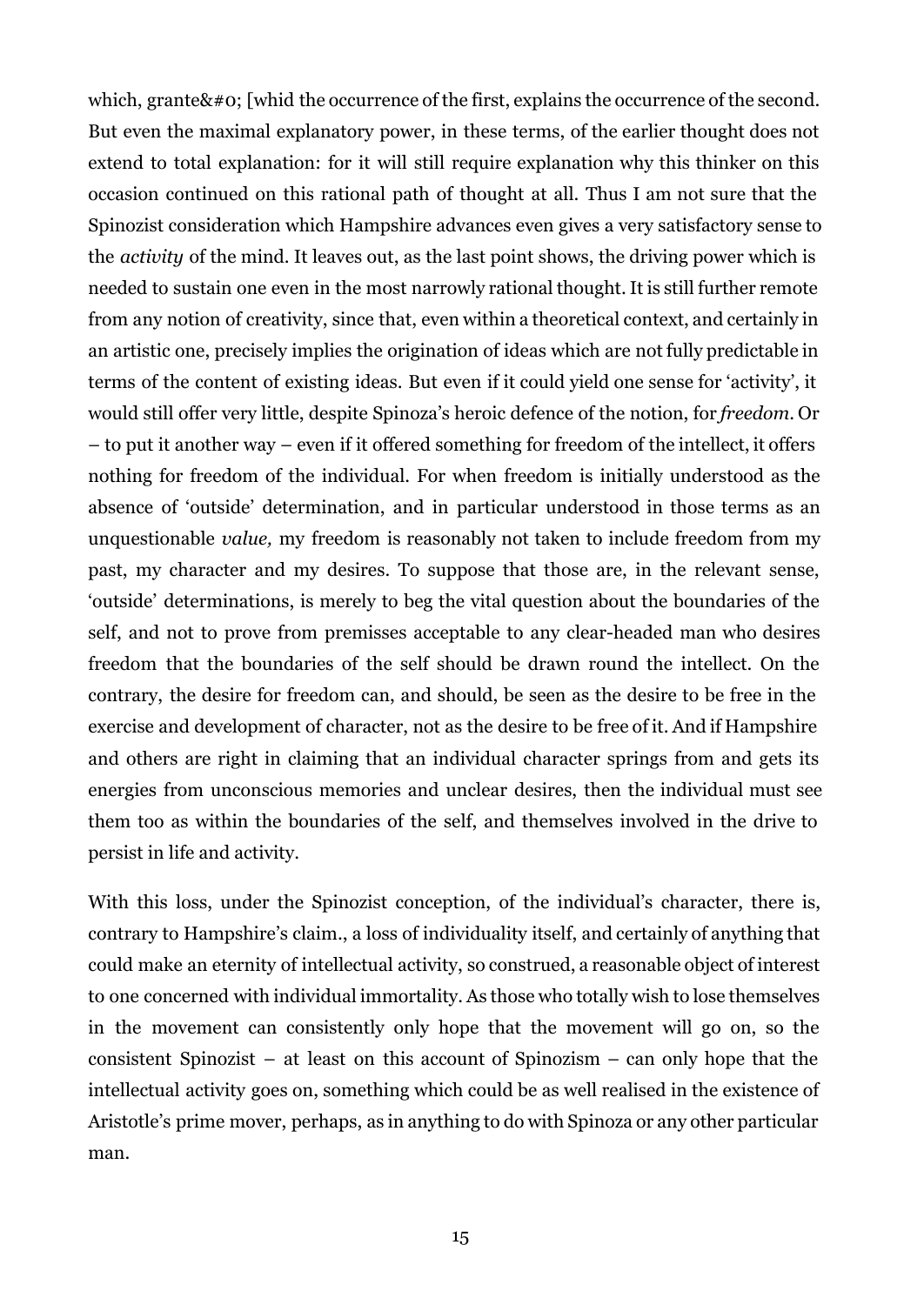Stepping back now from the extremes of Spinozist abstraction, I shall end by returning to a point from which we set out, the sheer desire to go on living, and shall mention a writer on this subject, Unamuno, whose work *The Tragic Sense of Life <sup>14</sup>* gives perhaps more extreme expression than anyone else has done to that most basic form of the desire to be immortal, the desire not to die.

I do not want to die – no, I neither want to die nor do I want to want to die;I want to live for ever and ever and ever. I want this 'I' to live – this poor 'I' that I am and that I feel myself to be here and now, and therefore the problem of the duration of my soul, of my own soul, tortures me.' 15

Although Unamuno frequently refers to Spinoza, the spirit of this is certainly far removed from that of the  $x \neq 0$ ; [m t 'sorrowful Jew of Amsterdam'. Furthermore, in his clear insistence that what he desperately wants is this life, the life of this self, not to end, Unamuno reveals himself at equal removes from Manicheanism and from Utilitarianism; and that is correct, for the one is only the one-legged descendant of the other. That tradition – Manichean, Orphic, Platonic, Augustinian – which contrasts the spirit and the body in such a sense that the spiritual aims at eternity, truth and salvation, while the body is adjusted to pleasure, the temporary, and eventual dissolution, is still represented, as to fifty per cent, by secular Utilitarianism: it is just one of the original pair of boots left by itself and better regarded now that the other has fallen into disrepair. Bodies are all that we have or are: hence for Utilitarianism it *follows* that the only focus of our arrangements can be the efficient organisation of happiness. Immortality, certainly, is out, and so life here should last as long as we determine – or eventually, one may suspect, others will determine – that it is pleasant for us to be around.

Unamuno's outlook is at the opposite pole to this and whatever else may be wrong with it, it salutes the true idea that the meaning of life does not consist either in the management of satisfactions in a body or in an abstract immortality without one. On the one hand he had no time for Manicheanism, and admired the rather brutal Catholic faith which could express its hopes for a future life in the words which he knew on a tombstone in Bilbao:  $^{16}$ 

Aunque estamos in polvo convertidos

zen Ti, Señor, nuestra esperanza fía,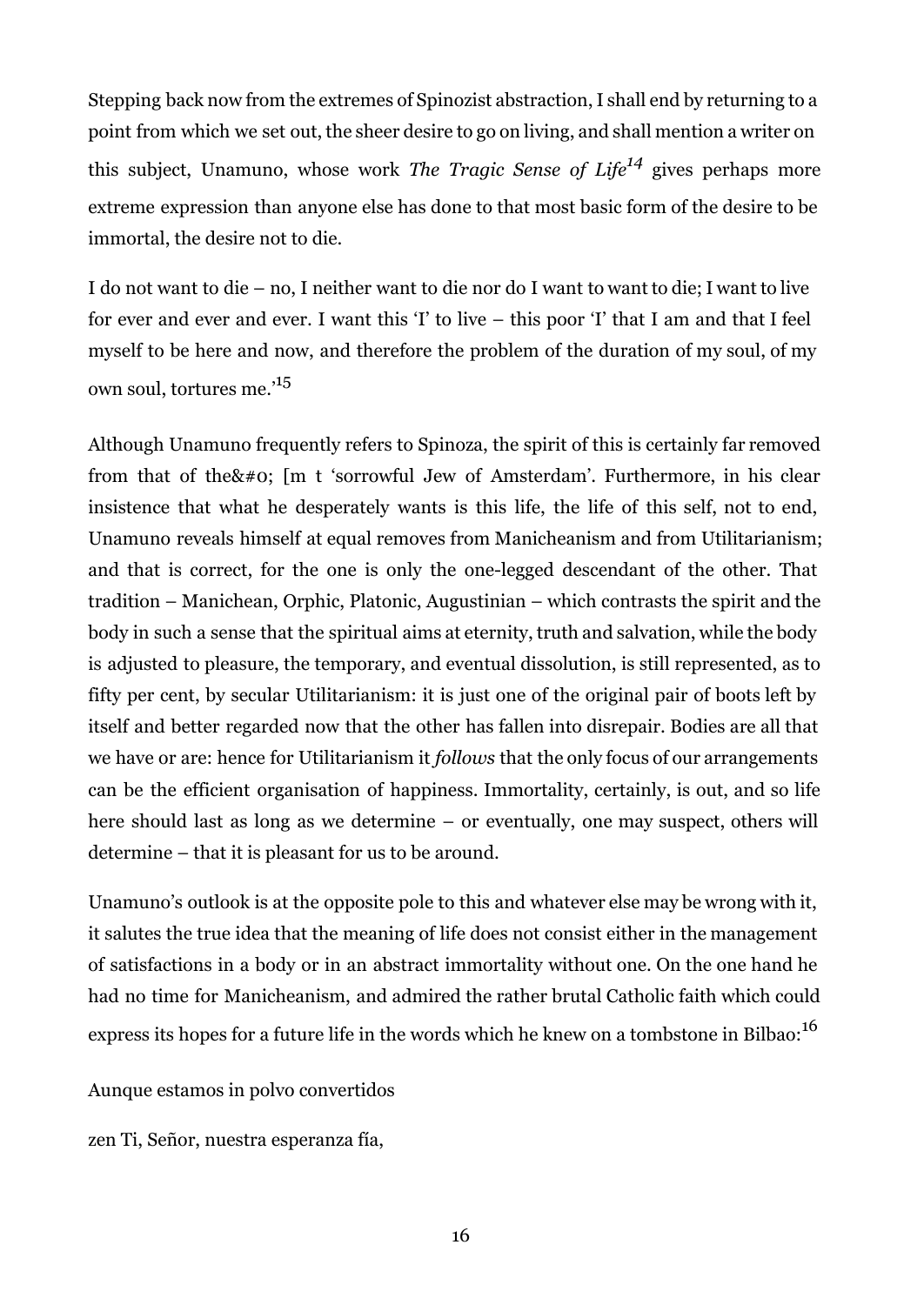que tomaremos a vivir vestidos

con la carne y la piel que nos cubria.

At the same time, his desire to remain alive extends an almost incomprehensible distance beyond any desire to continue agreeable experiences:

For myself I can say that as a youth and even as a child I remained unmoved when shown the most moving pictures of hell, for even then nothing appeared quite so horrible to me as nothingness itself.<sup>17</sup>

The most that I have claimed earlier against Lucretius is not enough to make that preference intelligible to me. The fear of sheer nothingness is certainly part of what Lucretius rightly, if too lightly, hoped to exorcise; and the *mere* desire to stay alive, which is here stretched to its limit, is not enough (I suggested before) to answer the question, once the question has come up and requires an answer in rational terms. Yet Unamuno's affirmation of existence even through limitless suffering<sup>18</sup> brings out something which is implicit in the claim against Lucretius. It is not necessarily the prospect of pleasant times that create the motive against dying, but the existence of categorical desire, and categorical desire can drive through both the existence and the prospect of unpleasant times.

Suppose, then, that categorical desire does sustain the desire to live. So long as it remains so, I shall want not to die. Yet I also know, if what has gone before is right, that an eternal life would be unliveable. In part, as ENTs case originally suggested, that is because categorical desire wil  $\&\#o$ ; [al l go away from it: in those versions, such as hers, in which I am recognisably myself, I would eventually have had altogether too much of myself. There are good reasons, surely, for dying before that happens. But equally, at times earlier than that moment, there is reason for not dying. Necessarily, it tends to be either too early or too late. EM reminds us that it can be too late, and many, as against Lucretius, need no reminding that it can be too early. If that is any sort of dilemma, it can, as things still are and if one is exceptionally lucky, be resolved, not by doing anything, but just by dying shortly before the horrors of not doing so become evident. Technical progress may, in more than one direction, make that piece of luck rarer. But as things are, it is possible to be, in contrast to EM, *felix opportunitate mortis* – as it can be appropriately mistranslated, lucky in having the chance to die.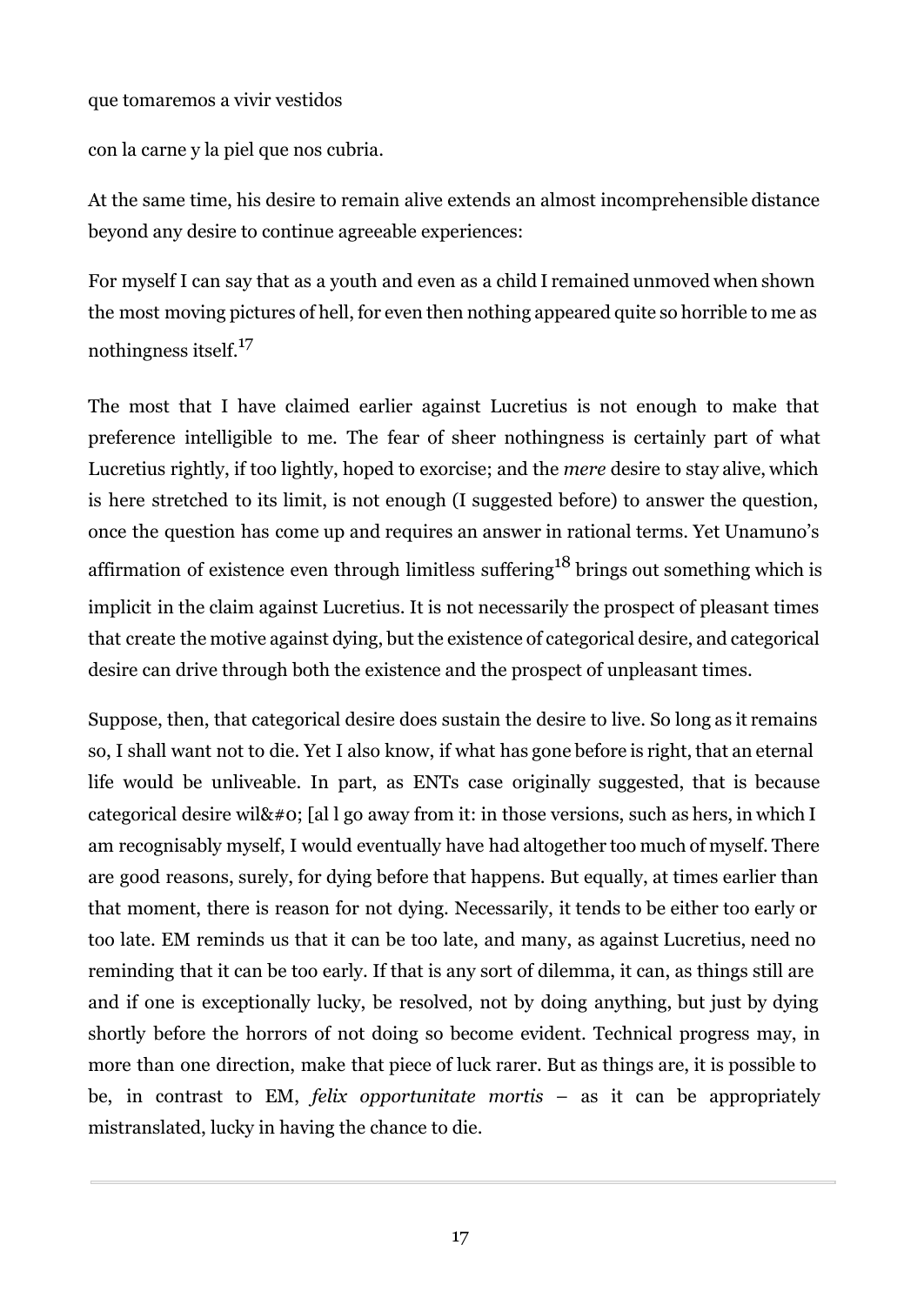<sup>1</sup> At the University of California, Berkeley, under a benefaction in the names of Agnes and Constantine Foerster. I am grateful to the Committee for inviting me to give the 1972 lecture in this series.

<sup>2</sup> *de Rerum Natura* III, 870 *seq,* 898 *seq.*

3 *Ibid,* 1091.

4 Ibid, 830.

<sup>5</sup> Obviously the principle is not exceptionless. For one thing, one can want to be dead: the content of that desire may be obscure, but whatever it is, a man presumably cannot be *prevented* from getting it by dying. More generally, the principle does not apply to what I elsewhere call *non-f desires:* for an account of these, see 'Egoism and Altruism', pp. 260 *seq.* They do not affect the present discussion, which is within the limits of egoistic rationality.

<sup>6</sup> *Oedipus at Colonus* 1224 *seq.*

7 'Death', *Nous* IV.1 (1970), pp. 73 *seq.* Reprinted with some alterations in Rachels ed., *Moral Problems.*

<sup>8</sup> Though my argument does not in any sense imply Utilitarianism; for some further considerations on this, see the final paragraphs of this paper.

<sup>9</sup> Ethica Nicomachca 1096<sup>b</sup> 4.

&#O; [gn=<sup>10</sup> One possible conclusion from the dilemma discussed in 'The Self and the Future'. For the point, mentioned below, of the independence of physical pain from psychological change, see p. 54.

 $11$  For a detailed discussion of closely related questions, though in a different framework, see Derek Parfit, 'Personal Identity', *Philosophical* Review, LXXX (1971), PP. 3–27.

<sup>12</sup> *Spinoza and the Idea of Freedom,* reprinted in *Freedom of Mind* (Oxford: Clarendon Press, 1972), pp. 183 *seq;* the two quotations are from pp. 206–7.

<sup>13</sup> *Disposition and Memory, Freedom of Mind,* pp. 160 *seq;* see especially pp. 176–7.

<sup>14</sup> *Del sentimiento trdgico de la vida*, translated by J. E. Crawford Flitch (London: 1921). Page references are to the Fontana Library edition, 1962.

15 *Ibid.,* p. 60.

16 *Ibid.,* p. 79.